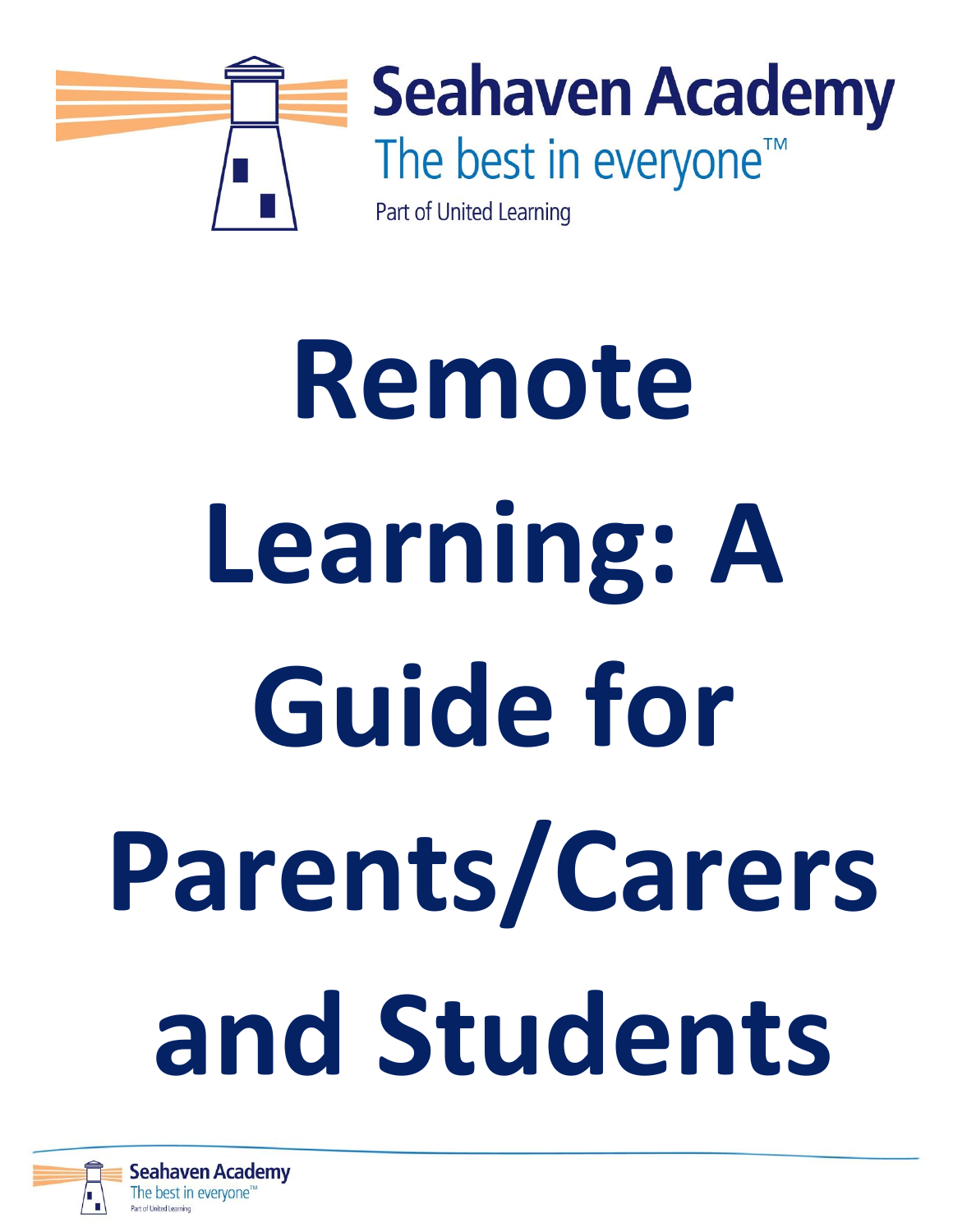# Contents:

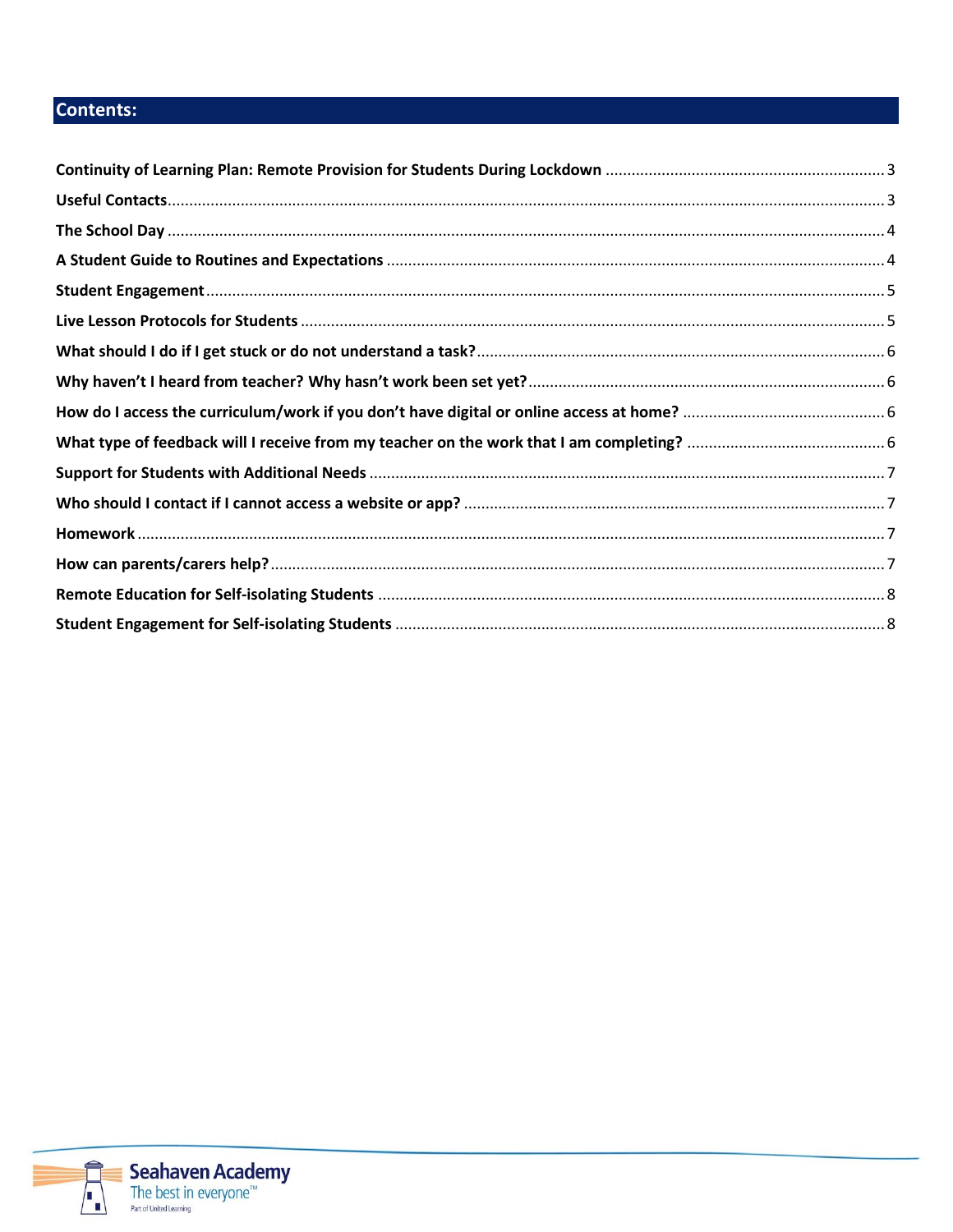## <span id="page-2-0"></span>**Continuity of Learning Plan: Remote Provision for Students During Lockdown**

As a school we aim to ensure that teaching and learning continue as effectively as possible in the event of a closure. Our policy and procedures during this time will help us to ensure high educational standards, in line with our school aims. They underline our commitment to learning as a partnership between students, teachers, and parents/carers.

There is no real substitute for being in an actual classroom with the class teacher, however in our endeavours to provide students with the best learning experiences possible whilst working remotely we will be providing a blended approach of both 'live' streamed lessons and ongoing online resources for learning. Streamed lessons will be used by subjects as and when deemed appropriate or pertinent to the aspect of a topic being studied with the majority of lessons containing a live component.

#### **Work will be:**

- Set daily commencing with tutor time at 8am and subjects by 8.30am, according to the school timetable 6 subjects per day of 50-minute duration
- Communicated in an effective way via the "Continuity of Learning" link on the home page of the school website
- Appropriate and relevant to student needs (support will be provided by Key Workers for SEND students)
- **Completed** by students
- **Monitored and assessed** by teachers with **feedback** provided as identified in the scheme of work and departmental policy
- **Engagement** / completion of work will be recorded and rewarded by teachers students that do not attend or complete the work will be contacted by the class teacher via Show my Homework or email

## **Each subject will set work in the way most appropriate to their need and may include:**

- 1. The United Learning Student Hub sign into this using the same username and password as used to log into school email address, or the school computers.
- 2. The Oak National Academy no login required.
- 3. Other regular homework websites eg Hegarty Maths. These will require students to use their login details that they use each week for homework.
- 4. Office 365 Teams. For many students this is a site they are used to using in class and for homework in some subjects. School username and password are required to access student folders on this site.
- 5. Live lessons links for live lessons will be sent to students via office 365, appearing in their emails and on Teams calendars.

#### **Handing in work**

Submission will either be via the sites indicated above or by students photographing hand completed pieces of work (such as art orif accessto a PC/laptop is not possible) and then emailing orsubmitting work via Teams(there are 'How to' guides for this on the school website).

## <span id="page-2-1"></span>**Useful Contacts**

The school office will be open as usual from 7-4.30pm each day and the contact details are below:

Main switchboard number: 01273 517601 Email: [office@seahavenacademy.org.uk](mailto:office@seahavenacademy.org.uk)

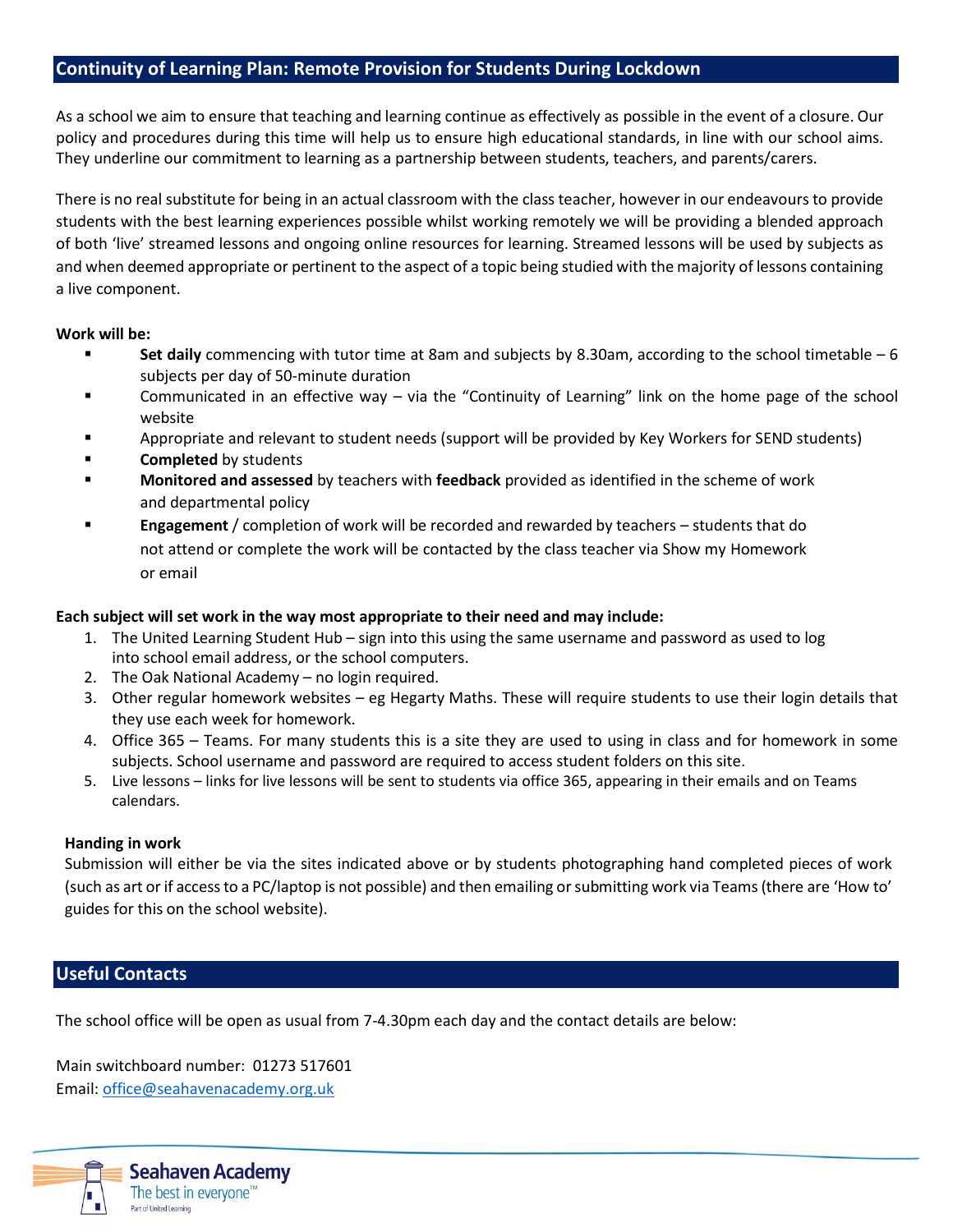| <b>Useful Contacts</b>                              | <b>Email Address</b>                  |
|-----------------------------------------------------|---------------------------------------|
| Pastoral Lead Year 7 - Mrs Kennedy                  | kennedym@seahavenacademy.org.uk       |
| Pastoral Lead Year 8 - Miss Desmond                 | desmondl@seahavenacademy.org.uk       |
| Pastoral Lead Year 9 - Mrs Sheppard                 | sheppardh@seahavenacademy.org.uk      |
| Pastoral Lead Year 10 - Ms Furminger                | furmingerk@seahavenacademy.org.uk     |
| Pastoral Lead Year 11 - Mrs Bosley                  | bosleya@seahavenacademy.org.uk        |
| Pastoral Support Manager - Mrs Doyle                | doylel@seahavenacademy.org.uk         |
| Director of Learning Support - Mrs Macey            | maceyc@seahavenacademy.org.uk         |
| Deputy Head Teacher: Teaching and Learning - Ms     | christodouloum@seahavenacademy.org.uk |
| Christodoulou                                       |                                       |
| Deputy Head Teacher: Student Progress - Mr Newnham- | reevem@seahavenacademy.org.uk         |
| Reeve                                               |                                       |

Please note that students who need subject specific support should email their class teacher in the first instance and email addresses for these can be found on our school website[: https://www.seahavenacademy.org.uk/about-us/staff](https://www.seahavenacademy.org.uk/about-us/staff-directory/teachers)[directory/teachers](https://www.seahavenacademy.org.uk/about-us/staff-directory/teachers)

# <span id="page-3-0"></span>**The School Day**

Your lessons at home will be scheduled at the same time as they would be in school. This enables students to keep a consistent routine and for staff to be able to deliver live lessons online. The school day is as follows:

| Tutor        | $8.00 - 8.30$   |
|--------------|-----------------|
| Period 1     | $8.30 - 9.20$   |
| Period 2     | $9.20 - 10.10$  |
| <b>Break</b> | $10.10 - 10.30$ |
| Period 3     | $10.30 - 11.20$ |
| Period4      | $11.20 - 12.10$ |
| Lunch        | $12.10 - 12.40$ |
| Period 5     | $12.40 - 1.30$  |
| Period 6     | $1.30 - 2.20$   |

# <span id="page-3-1"></span>**A Student Guide to Routines and Expectations**

As a school we aim to ensure that teaching and learning continue as effectively as possible in the event of a closure. By following the information in this guide you can ensure that you continue to make good progress in your studies and that we can secure the 'best in everyone'.

## **Expectations**

- $\checkmark$  Check the "Continuity of Learning" for the year group following the usual timetable
- ✓ All work must be completed in full by students, submitted as instructed where appropriate
- $\checkmark$  Complete all work set to the high standards expected in class and from homework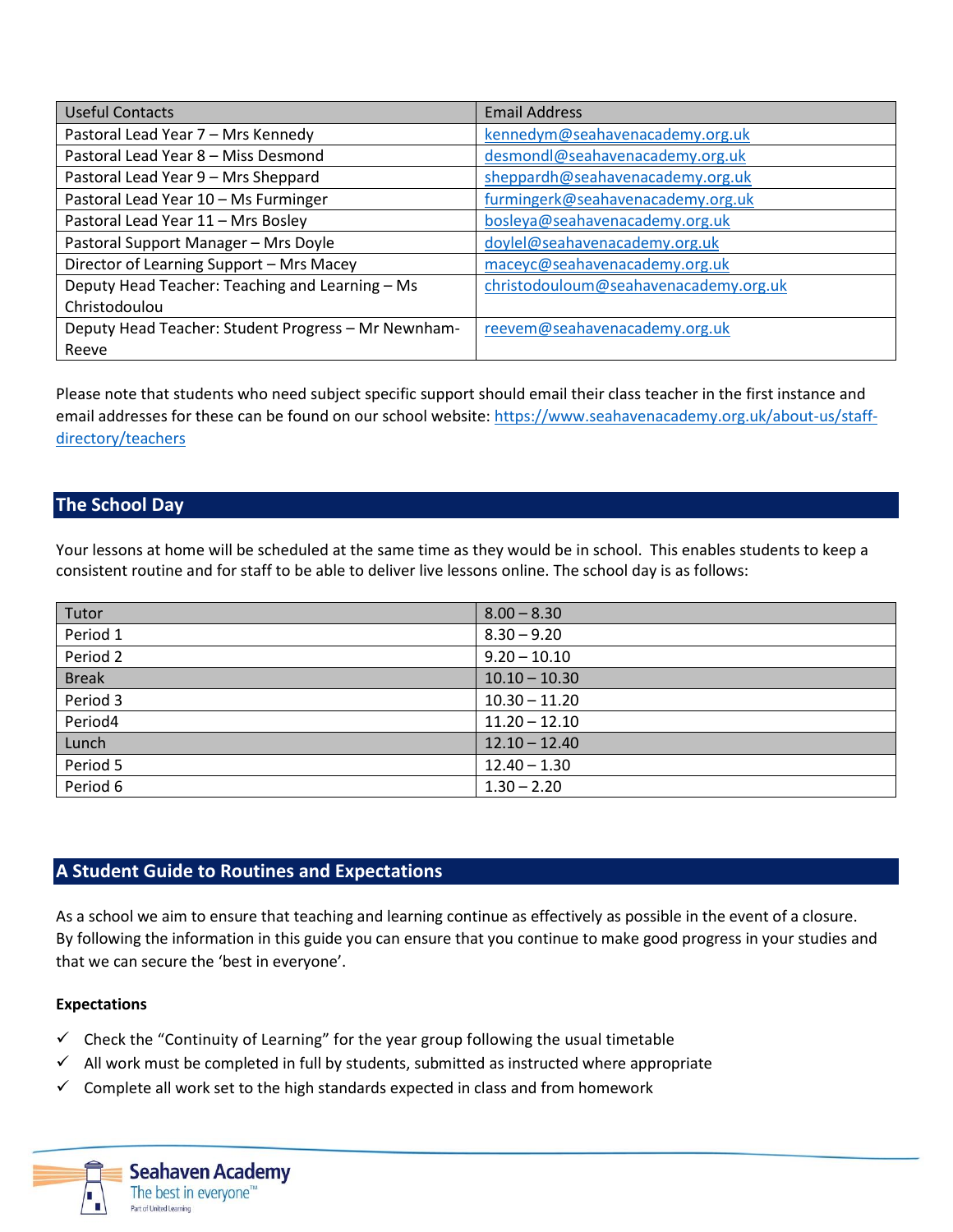- $\checkmark$  Complete and submit work each lesson, according to the timings of your normal school timetable
- ✓ Live lessons follow the 'Live Lessons Protocol'
- $\checkmark$  Complete and submit all homework set

#### **Routines**

| What to do                                                                         | When                       |
|------------------------------------------------------------------------------------|----------------------------|
| Ensure that you have set up your equipment and are ready to commence work          | Before 8.00 am             |
| Once any tutor activities are completed you should spend until 8.30am reading      | $8.00$ am $- 8.30$ am      |
| Go to the school website to check the work set                                     | From 8.30am                |
| Check that you understand what is required of you and email your teacher if unsure | During lesson              |
| of what to do                                                                      |                            |
| Follow your timetable and complete the work as instructed                          | As timetable*              |
| Some tasks will require submission online - this may be electronic or jpeg images  | During/end of lesson       |
| Take a brief break between subject sessions, particularly if using a screen        | 1 and 2, 3 and 4 & 5 and 6 |
| Keep break time and lunchtime to clear timings to enable you to keep routine       | Break/Lunch                |
| Inform your parent/carer if the task has not been completed and ask them to email  | Exceptional                |
| your teacher to explain                                                            | circumstances              |

## <span id="page-4-0"></span>**Student Engagement**

Rewards will be awarded for engaging well and support effort. Subject teachers will contact parents/carers for nonengagement in a subject. Pastoral Leads and Key Worker will contact Parents/Carers with any concerns about general lack of engagement.

## <span id="page-4-1"></span>**Live Lesson Protocols for Students**

We are pleased to be able to provide a live component in some lessons for our students during this time. Students should see the expectations of live lessons as being no different to the expectations in the classroom. Below is a guide for students to outline the expectations and protocols for students before, during and after the lessons.

#### Before the lesson:

| Login using your school account two minutes prior to the start of the lesson and wait until the teacher |
|---------------------------------------------------------------------------------------------------------|
| allows your access.                                                                                     |

- Be equipped with a pen and paper and any materials directed by your teacher.
- Ensure the device you are using is charged/plugged in.
- Remove distractions e.g. mobile phones, close all other tabs, set yourself up in a quiet space.
- If you can, use headphones to listen to the lesson.

#### During the lesson:

- Microphones should be muted at all times, unless the teacher asked you to unmute.
- Cameras should be on during the lesson so that you can interact with your teacher. Please ensure that you are dressed appropriately and the background is plain.
- Fully participate in the lesson; no music, TV, games or other activities whilst lessons take place.
- Use the same appropriate/subject learning language as if you were in your classroom speaking to your teacher.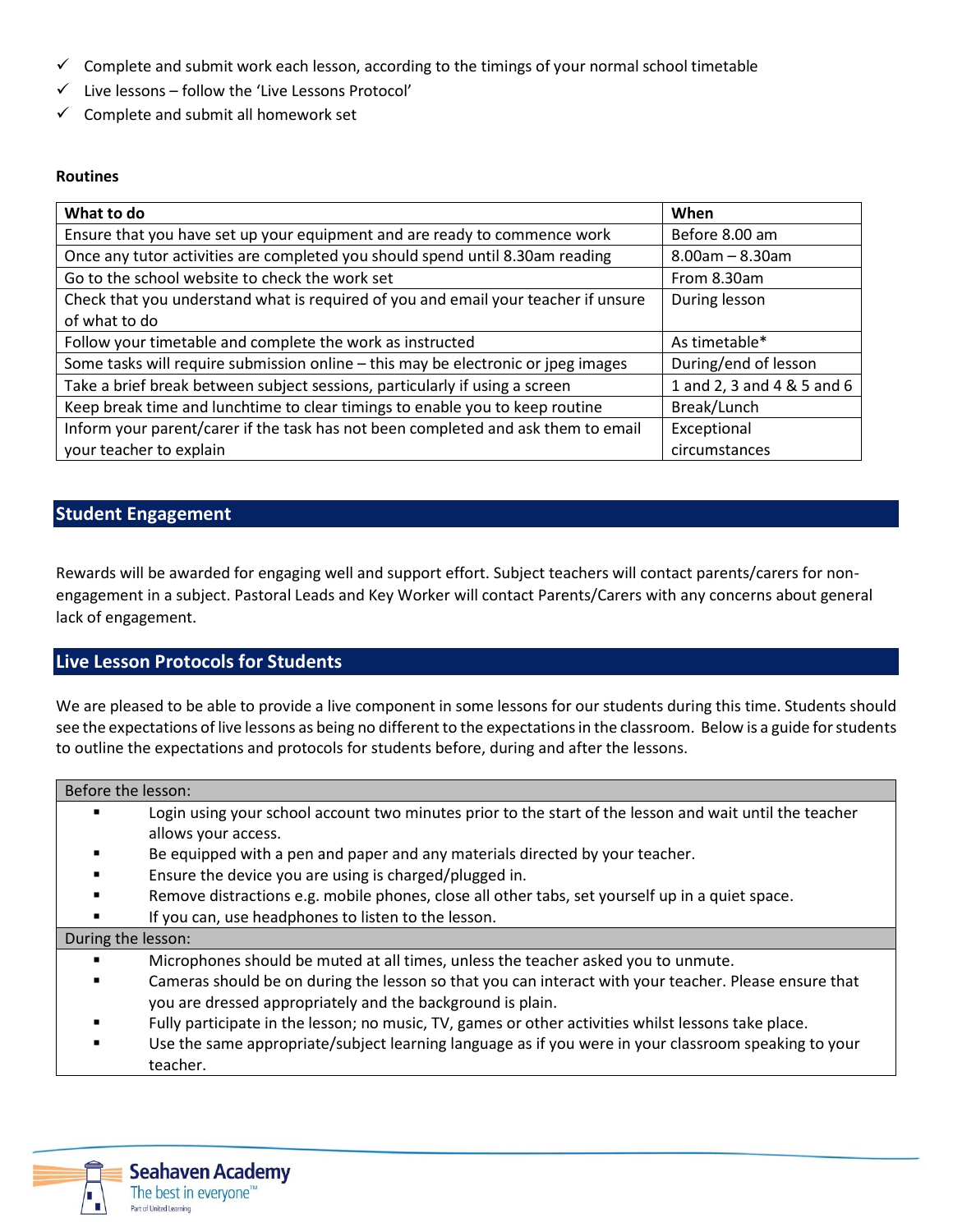- Behave with the same high expectations as in classroom lessons, always acting responsibly and with respect.
- The chat function should not be used, unless the teacher directs you to or you have a question about your learning.
- Type questions about the work into the question box personal or whole class responses will be made.
- Be as accurate as possible when asking questions. Simply saying "I don't get it" will not help the teacher explain the aspect being asked about.
- Make sure you understand the follow-up tasks.
- The recording and capturing of images is strictly forbidden.

### After the lesson:

Complete and submit all work as instructed by your teacher.

If you don't follow the above guidance, you will be removed from the lesson and should not attempt to rejoin. Parents and carers will be informed.

# <span id="page-5-0"></span>**What should I do if I get stuck or do not understand a task?**

Friends or family members may be able to help in the first instance however if subject specific or particular to a task ask for help from your teacher via school email. Type in the last name of the teacher in the 'To' box and their name should pop up. You may find it useful to check all tasks for the day first thing and email as early as possible.

# <span id="page-5-1"></span>**Why haven't I heard from teacher? Why hasn't work been set yet?**

A member of staff may be absent or unable to respond to emails immediately. Most emails will be responded to during the lesson time where possible and within 24 hours (school days) otherwise (some staff are part time and will respond on their next working day).

# <span id="page-5-2"></span>**How do I access the curriculum/work if you don't have digital or online access at home?**

For any students that do not have digital or online access at home parents/carers should alert the school office. If circumstances have changed then please contact the school office.

Where possible we aim to support families with the temporary loan of equipment that can be used to access and complete work set.

Do please contact the school if you require any form of support or guidance with the online provision.

# <span id="page-5-3"></span>**What type of feedback will I receive from my teacher on the work that I am completing?**

Each day you will receive a reward point for each live lesson attended/submission of completed work. Additional rewards will be awarded for exceptional effort or work completed to an exceptionally high standard.

As with work completed in class and for homework you will receive feedback as per the departmental policy that is linked to the scheme of work. This could include assignment scores from SENECA/Teams Assignments/Hegarty etc with a minimum score requirement and need to repeat, whole class feedback and DIRT lessons (live or pre-recorded), requests

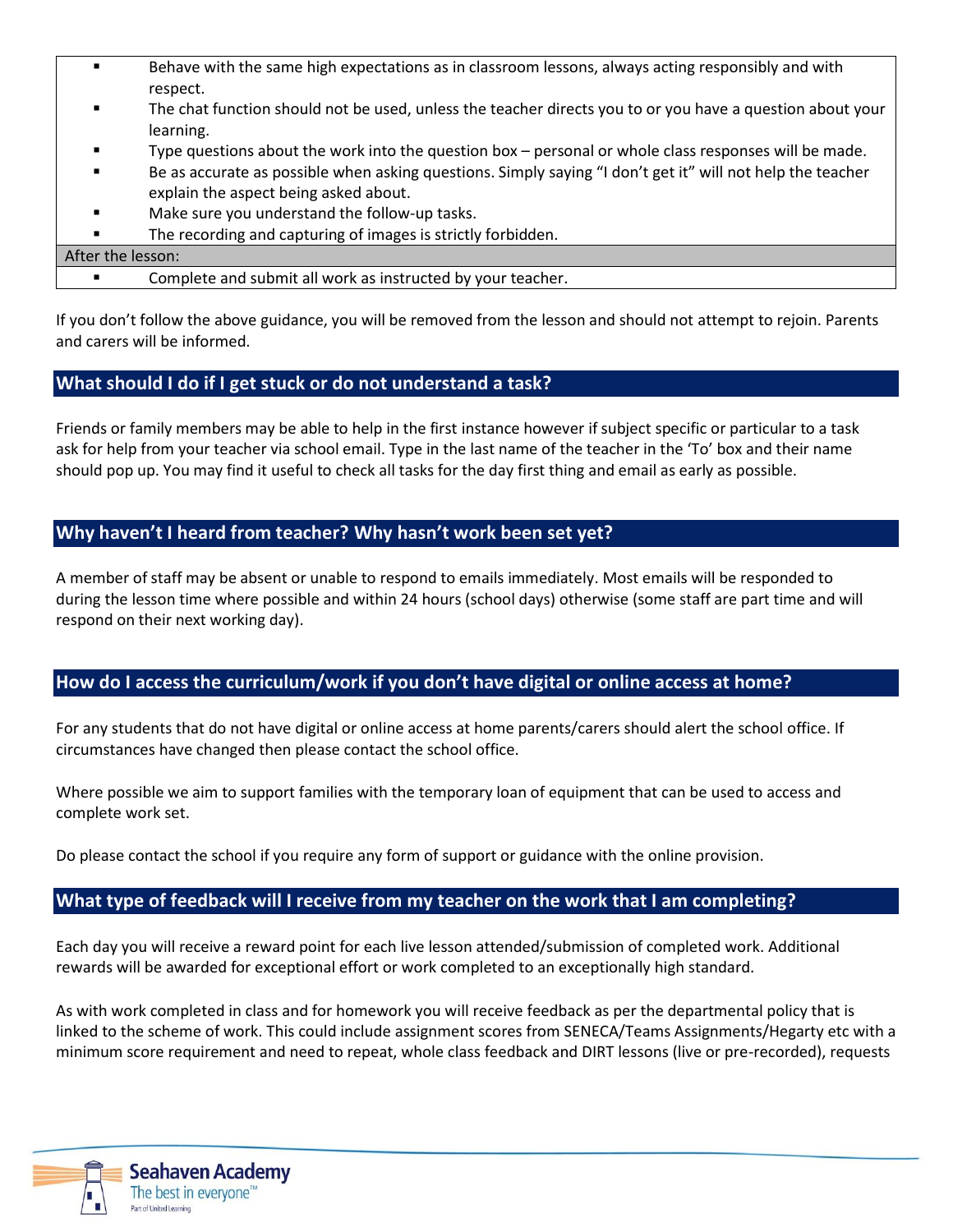for enhancements/improvements on particular pieces of work. It is important that you act on all advice and guidance given.

# <span id="page-6-0"></span>**Support for Students with Additional Needs**

Key Workers (KWs) should be the first point of contact for students with SEND. The KWs will make regular contact with students checking in to see how they are getting on and how they may be able to provide remote guidance and assistance. Students and parents/carers can email KWs with particular queries or requests during the school day, KWs can liaise with subject teachers on behalf of students with SEND.

## <span id="page-6-1"></span>**Who should I contact if I cannot access a website or app?**

**For help and guidance on how to use the computer systems, please refer to the Computer System Information and Help Guide which can be found online (see separate document).**

Quick guide for help:

Show My Homework – **[office@seahavenacademy.org.uk](mailto:office@seahavenacademy.org.uk)** (also for parent logins) Hegarty / Sparx - Maths teacher first then **[bartlej@seahavenacademy.org.uk](mailto:bartlej@seahavenacademy.org.uk)** Languagenut – login details are attached to Satchel One Office 365 – **[helpdesk@seahavenacademy.org.uk](mailto:helpdesk@seahavenacademy.org.uk)** Seneca – each class that you are in will have a separate code, contact the class teacher via email for this when work is set if you do not already 'belong' to the Seneca class

#### <span id="page-6-2"></span>**Homework**

In addition to the tasks set for continuity of learning teachers are expected to set homework and students are expected to continue to complete the homework that they have been set on Show My Homework. The purpose of the work set is to help students to keep up with their peers, both in school and across the country. Often the nature of homework differs from classwork and provides students with the opportunity to practise specific knowledge and skills through retrieval activities, exam question completion etc. Homework displays in green on Satchel One and classwork in red so that the difference can easily be seen.

## <span id="page-6-3"></span>**How can parents/carers help?**

- ✓ Ensure your son/daughter can access all the websites listed below and know their passwords
- ✓ Check the "Continuity of Learning" section of the school website and discuss what work has been set
- ✓ Talk with your son/daughter about their work and the importance of completing the work set
- $\checkmark$  Help your son/daughter manage their time check in from time to time
- $\checkmark$  Praise your son/daughter for successful completion of the work
- ✓ Contact the Pastoral Lead/ Subject teacher if there are queries about the work or further help is required
- $\checkmark$  For students with additional needs a member of our Learning Support team, usually the existing Key Link, will provide remote support to enable students to access the work and answer queries
- $\checkmark$  Go through the 'live lesson protocols' for students on the school website

**Seahaven Academy** The best in everyone<sup>™</sup> Part of United Learning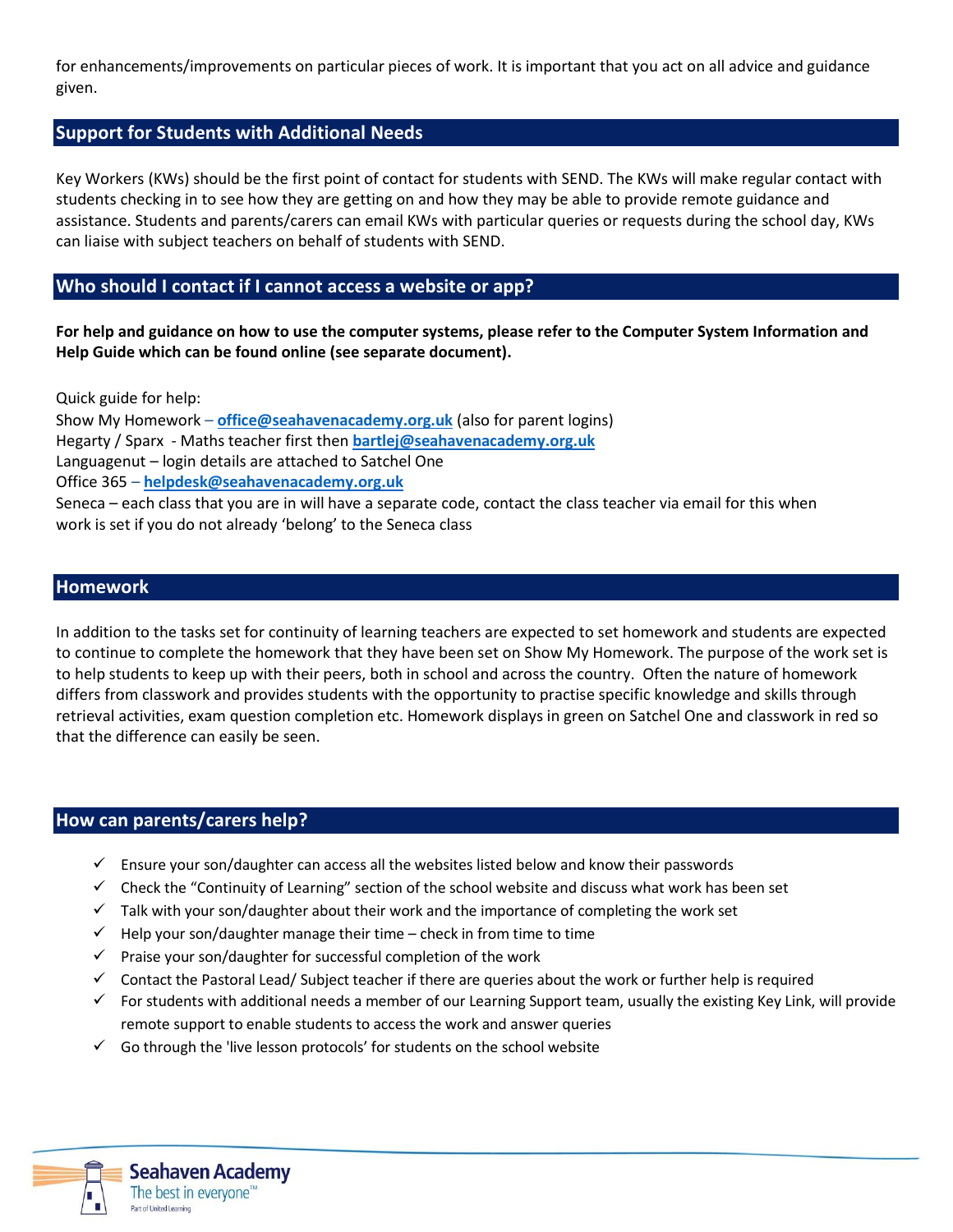<span id="page-7-0"></span>Work will be:

- **Set weekly**, according to the allocation of **curriculum time on the school timetable**
- **Immediately** available
- Follow the **curriculum sequence** of lessons being taught **in school**
- Communicated in an effective way via the **school website link 'Continuity of Learning'** on the home page
- Appropriate and relevant to student needs
- Completed in full by students as well as the **homework** set on Satchel: Show My Homework
- **Monitored and assessed** by teachers with **feedback** provided as appropriate

#### **How to access work set for self-isolating students**

- 1. Go to the home page of the Seahaven Academy website:<https://www.seahavenacademy.org.uk/>
- 2. Select the link 'Continuity of Learning' on the home page
- 3. Click on the tile labelled with the correct year group where you will find the work listed by subject.

Each subject will set work in the way most appropriate to their need and may include:

- 1. The United Learning Student Hub –sign into this using the same username and password as used to log into school email address, or the school computers.
- 2. For live lessons links will be sent from Teams and appear as invites via email
- 3. The Oak National Academy no login required.
- 4. Other regular homework websites e.g. Hegarty Maths. These will require students to use their login details that they use each week for homework (see pg. 8 for contacts if you are uncertain of these).

# <span id="page-7-1"></span>**Student Engagement for Self-isolating Students**

The Pastoral Lead (PL) for the year group will telephone parent/carer on first day of absence to discuss the following:

- Expectations for continuity of learning at home
- Where and how to find work on the website
- Access to technology including via mobile phone (they will make arrangements if a student has no access)
- Stationery needs including paper, pen, pencil (arrange to provide if no access)
- Eligibility for Free School Meal Voucher (inform Business Manager if required)
- Contact details for any queries

PLs will telephone parents/carers on Day 6 to review progress

If a parent/carer informs the PL that a student is unwell and unable to work, they will alert both the Attendance Officer and teachers of that student.

The Key Workers for SEND students will:

- Contact parent/carer and provide support as per Student Passport
- Liaise regularly during absence in consultation with parent/carer